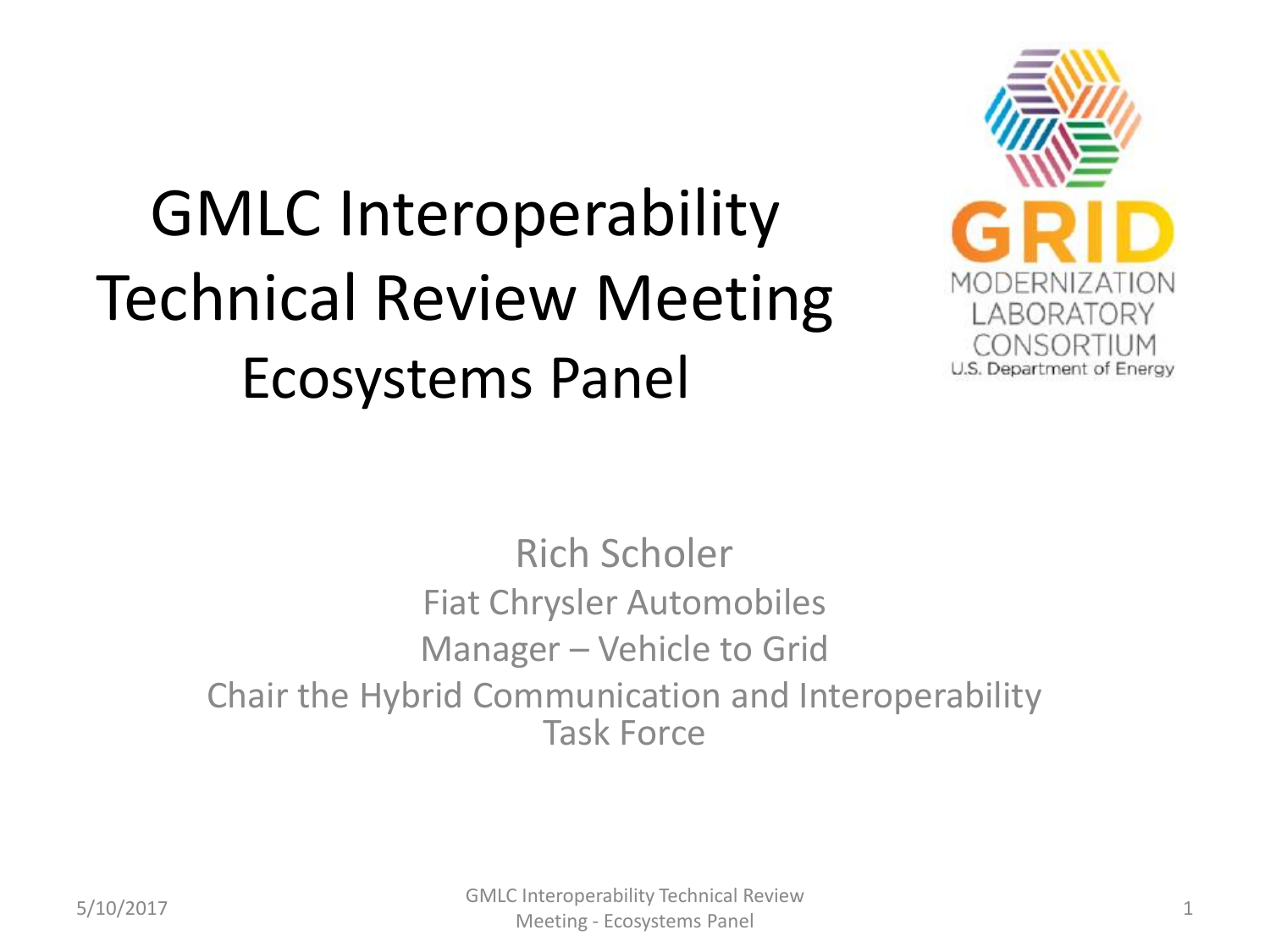# Index

- Standards summary
- Utility Energy Programs for Energy Management (Peak Load Reduction)
	- Planning
	- Reactive
- Smart Energy Profile 2.0 (SEP2)
	- IEEE and SAE standards
	- Function Sets
- FlowReservation approach (Charging)
	- Examples of initial and actual/selected implementation
	- Dynamic Transactive Charging
- Distributed Energy Resource (DER)
	- Transactive Energy (V2G)
- High Power Charging (HPC) effects in the home
- Home Area Network (HAN) network diagram
- Grid and HAN Summary
- Conclusion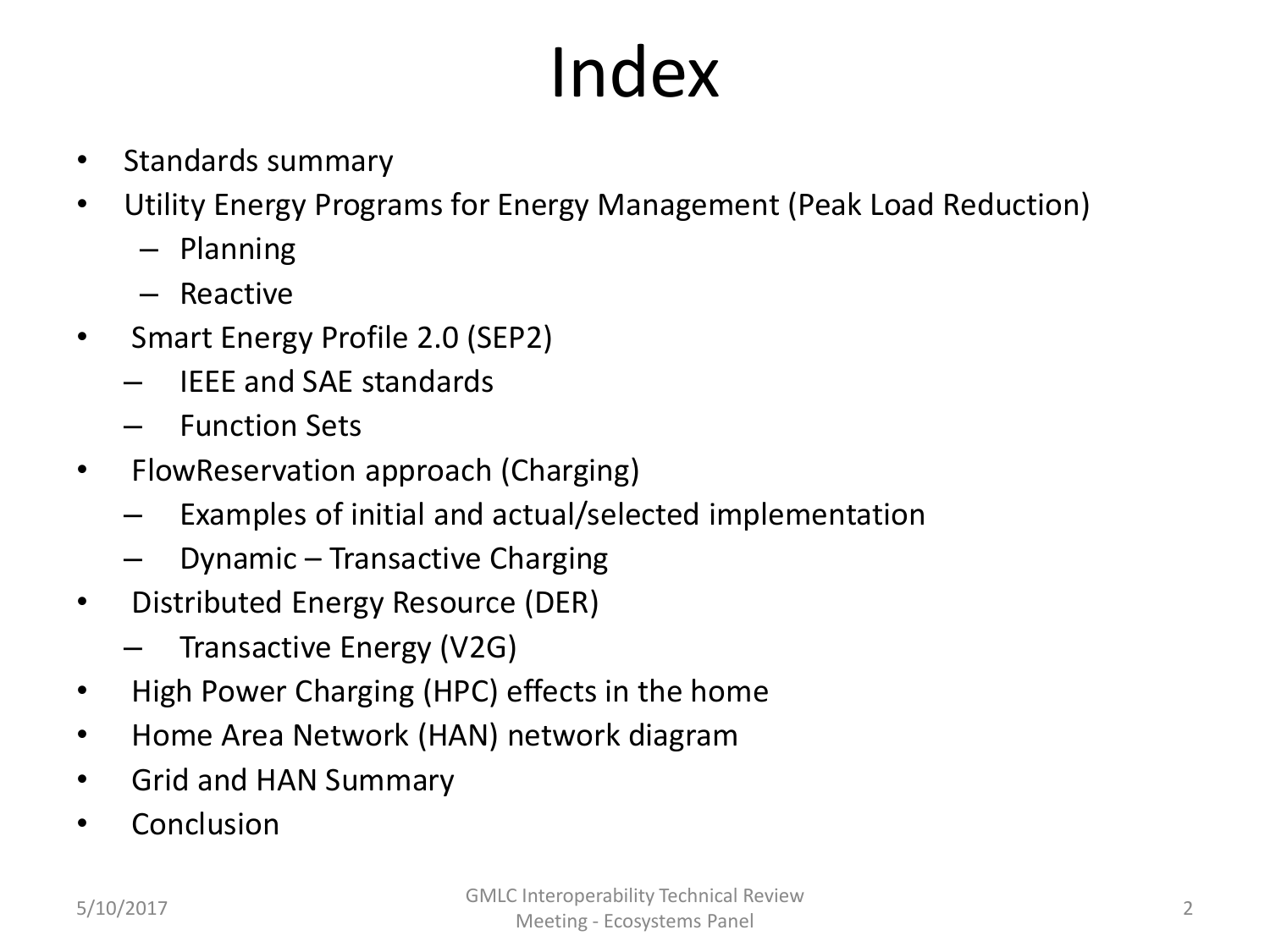# SAE/IEEE/ISO/DIN Standards Summary



DIN/ISO: DIN 70121:2014, ISO 15118 ED 1, ED 2

#### DER: J2847/2 for DC DER using ED 2, J2847/3 for AC DER using IEEE

5/10/2017 GMLC Interoperability Technical Review

Meeting - Ecosystems Panel 3<br>Meeting - Ecosystems Panel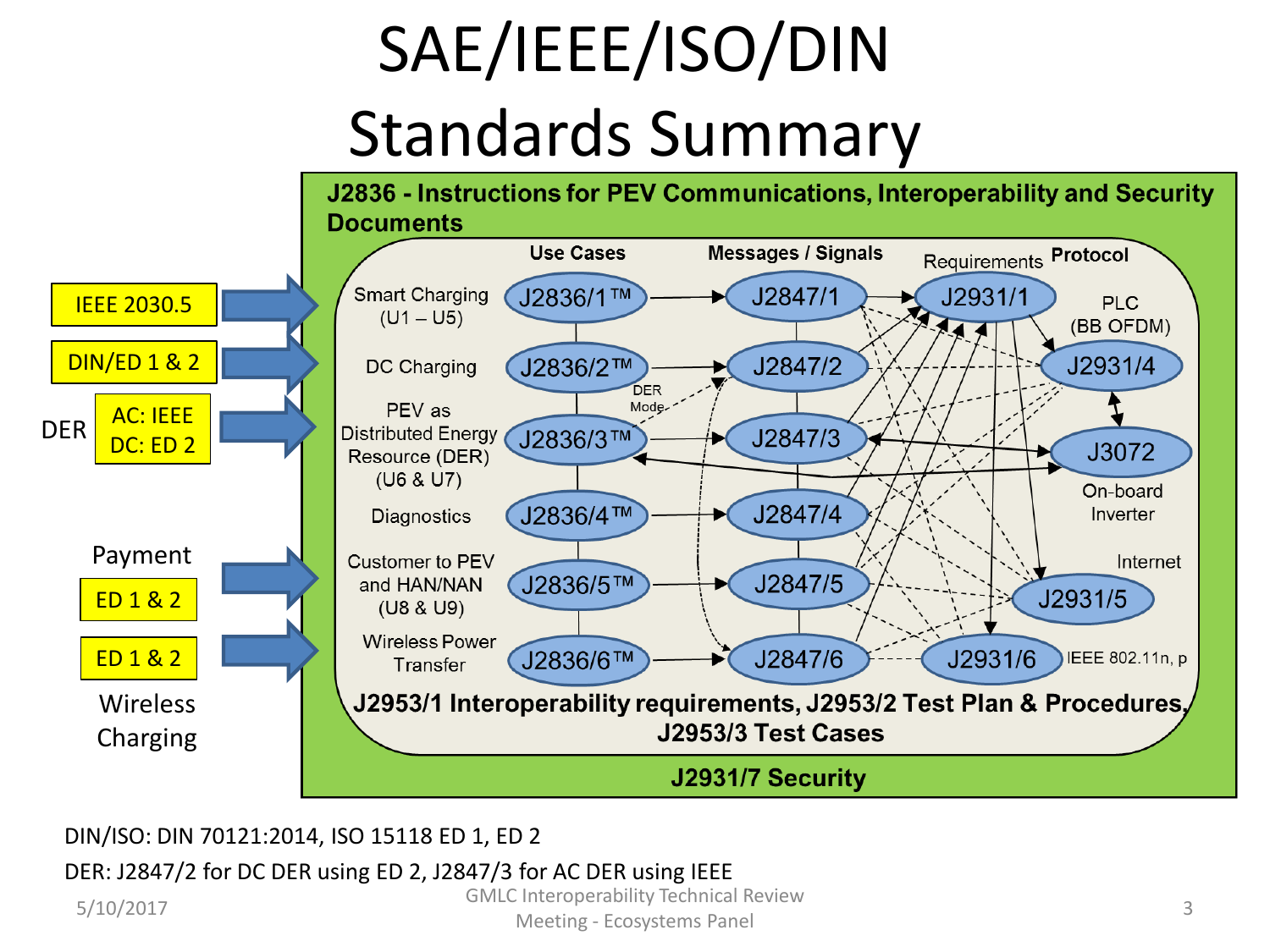#### Utility Energy Usage Planning tools for peak load reductions

#### **Price programs**

- Time of Use (ToU) **year ahead price** based on expected peak and nonpeak loads for average home in area
- Critical Peak Pricing (CPP) **day ahead updates** to ToU price that varies price at various conditions (e.g. ToU may be 0.12/kWh from 4-9pm and CPP changes it to \$1.00/kWh, for the next day only)
- Real Time Pricing (RTP) **real time updates** to price based periods, can be a 5 to 15 minute interval for updates.
	- Allows both positive and negative price (if excess energy is available)
	- Can still be predictive so delayed/scheduled charging can be planned during negative period

#### **Demand Charge programs**

- Some have a monthly peak: charge on the maximum peak anytime during the month (\$7+/kW for any peak) for the entire home
- Some have a daily peak: if over a preset limit but perhaps only the during peak load period for the day. Some of these are for separately metered EVSEs only, not for the rest of the home.

• …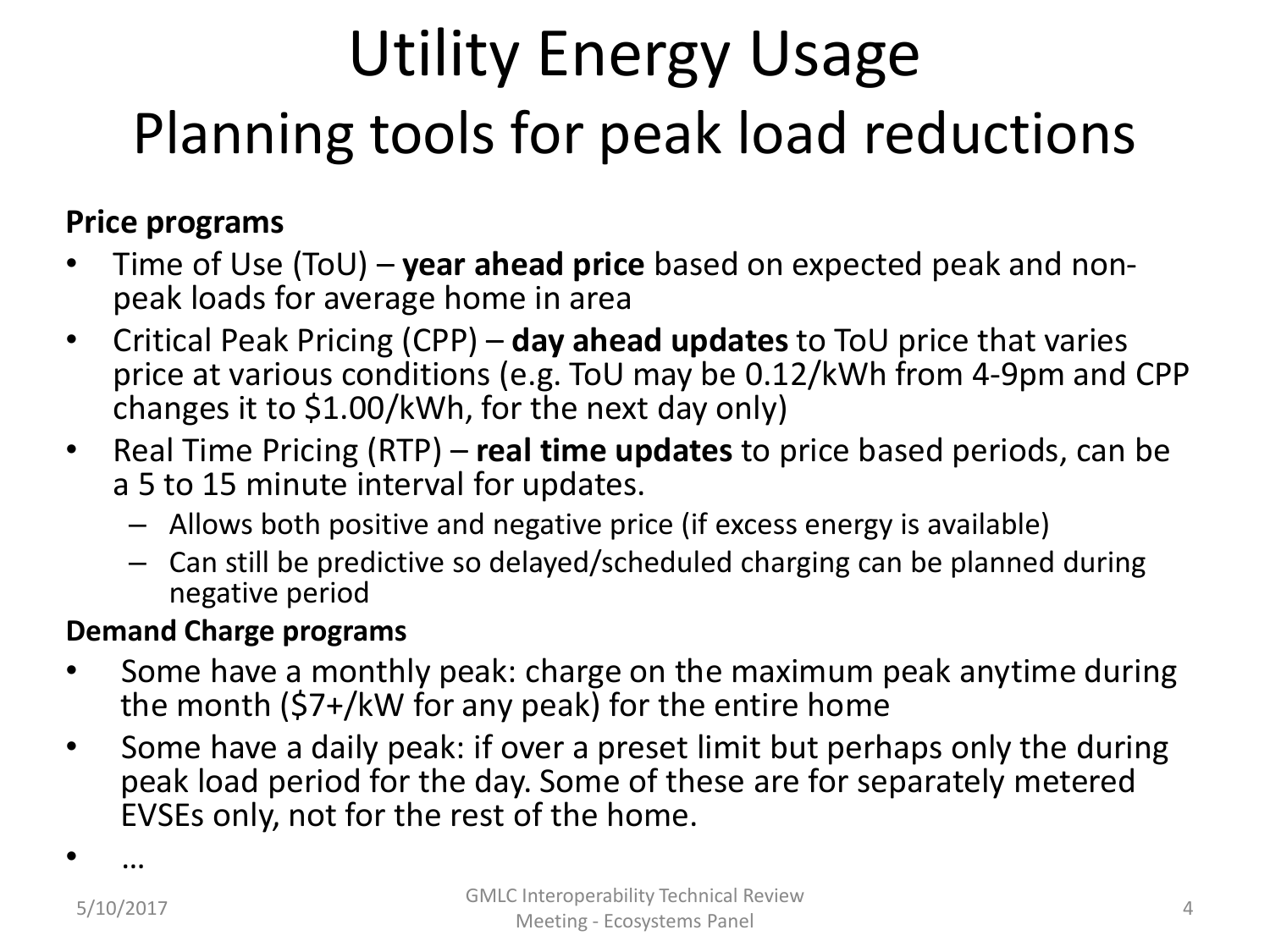#### Utility Energy Usage Reactive tools for grid stabilization

#### **Demand Response Load Control (DR or DRLC)**

- Applied to certain loads
	- Air conditioning
	- Hot water heater (if electric)
	- Pool pumps
- Not applied to these loads
	- Entertainment (TV, etc.)
	- Cooking (range, oven, ..)



- Grid is monitored for voltage, temp or frequency issue (hot spots are targets)
- Customer has choice to "opt out" for event
	- If abused, rate will increase to normal

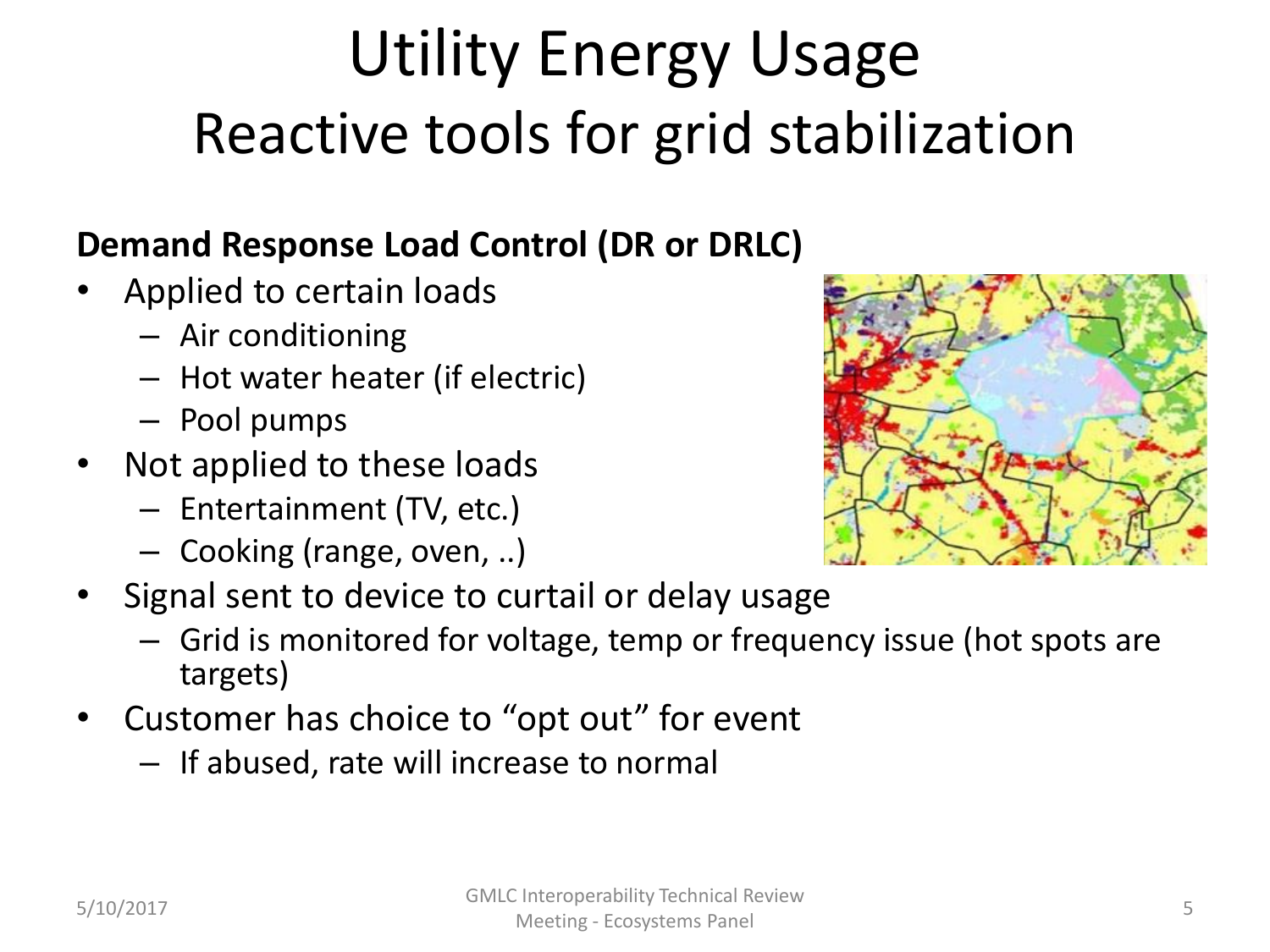## SEP2 Optimized charging Combines price, DR with energy planning

#### **IEEE standard**

• IEEE 2030.5-2013 - Smart Energy Profile 2.0 Application Protocol **Standard** 

#### **SAE standards**

- J2836/1™ Use Cases for Communication Between Plug-in Vehicles and the Utility Grid
- J2847/1 Communication for Smart Charging of Plug-in Electric Vehicles using Smart Energy Profile 2.0
- J2931/1 Digital Communications for Plug-in Electric Vehicles
- J2931/4 Broadband PLC Communication for Plug-in Electric Vehicles

**Energy Planning:** Adds FlowReservation use case and Function set, for the vehicle to identify to the utility, the (1) Time Charge Is Needed (TCIN), (3) Power level and (3) Energy requested for session, initially, then adjust to the actual charge session selected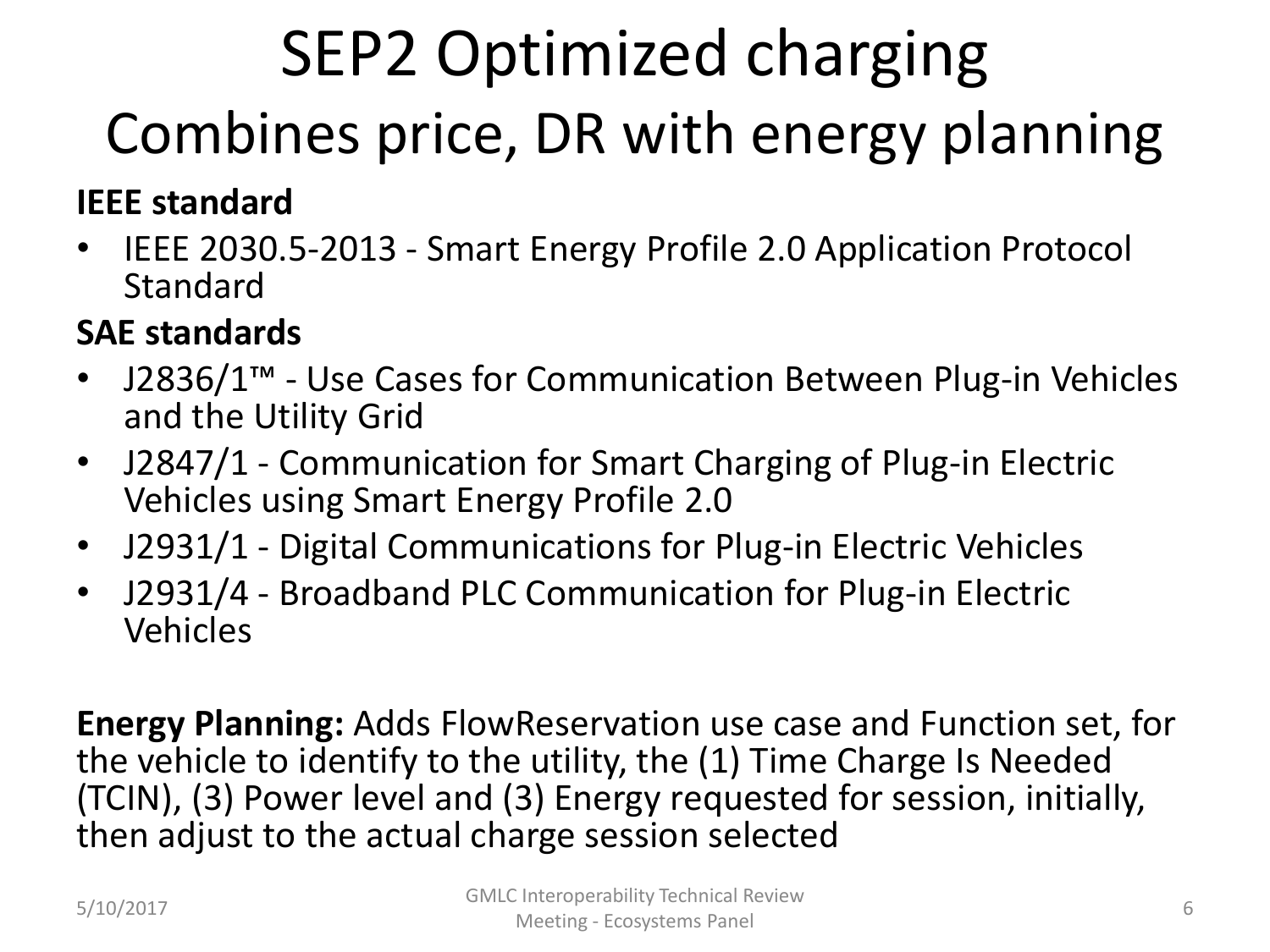#### SEP2 Function Sets Charging and Discharging

- **Pricing (ToU, RTP, CPP)**
- **Demand Response and Load Control (DLRC)**
- **Flow Reservation**
- **Distributed Energy Resources (DER) – V2G**
	- **AC for vehicle inverter**
	- **DC for EVSE inverter**
- Confirmation
- Messaging
- End Device / Self Device
	- Registration, Device Information, Time,
	- Power Status, Function Set Assignments ,
	- Subscription
- Network Status
- Firmware Download (OTA upgrade)
- Log Events
- Pre-Payment
- Billing
- **Metering**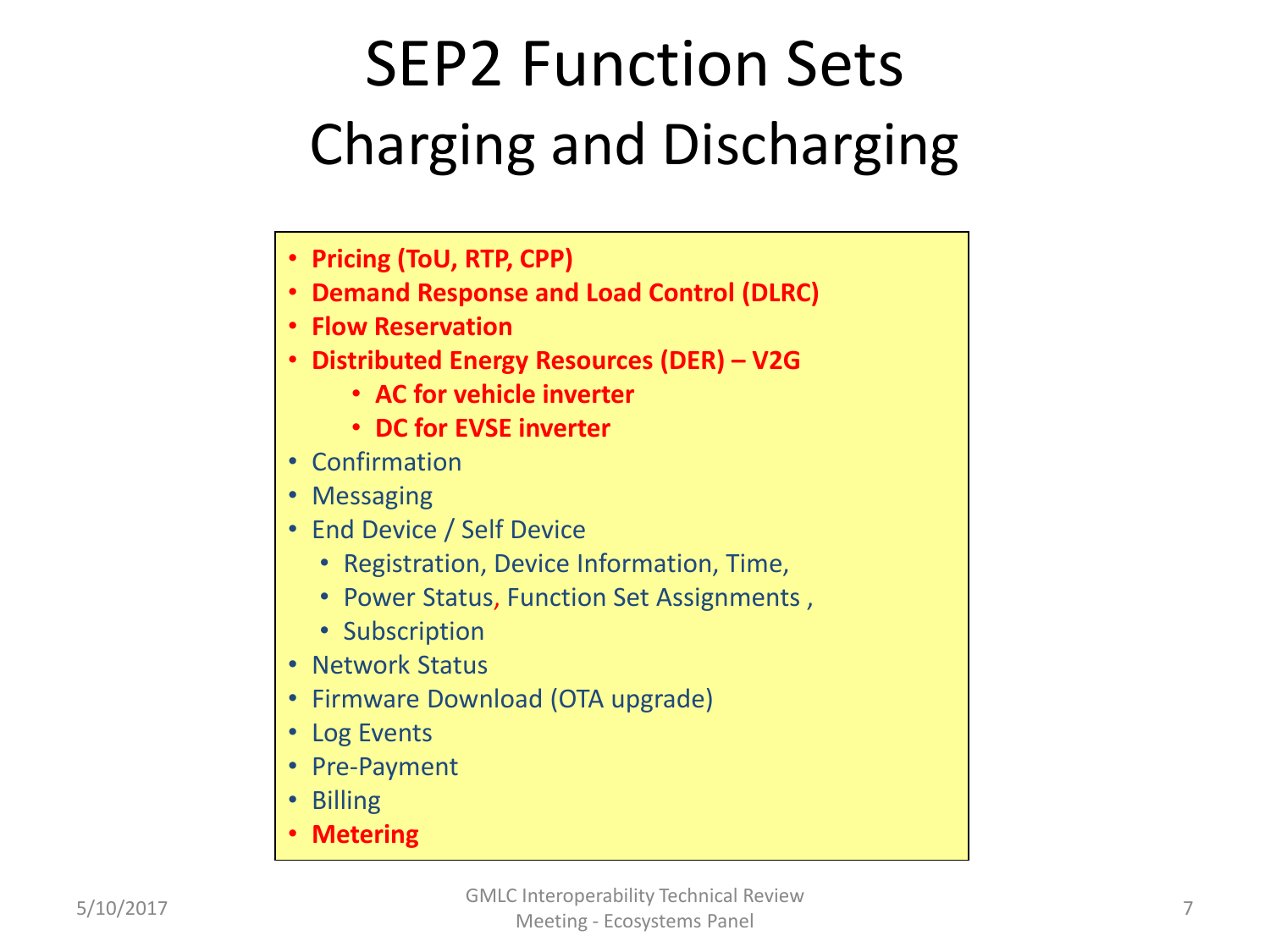## Initial TCIN and price and DR & metering (home load) info



5/10/2017 GMLC Interoperability Technical Review Meeting - Ecosystems Panel 8 and 8 and 8 and 8 and 8 and 8 and 8 and 8 and 8 and 8 and 8 and 8 and 8 and 8 and 8 and 8 and 8 and 8 and 8 and 8 and 8 and 8 and 8 and 8 and 8 and 8 and 8 and 8 and 8 and 8 and 8 and 8 and 8 a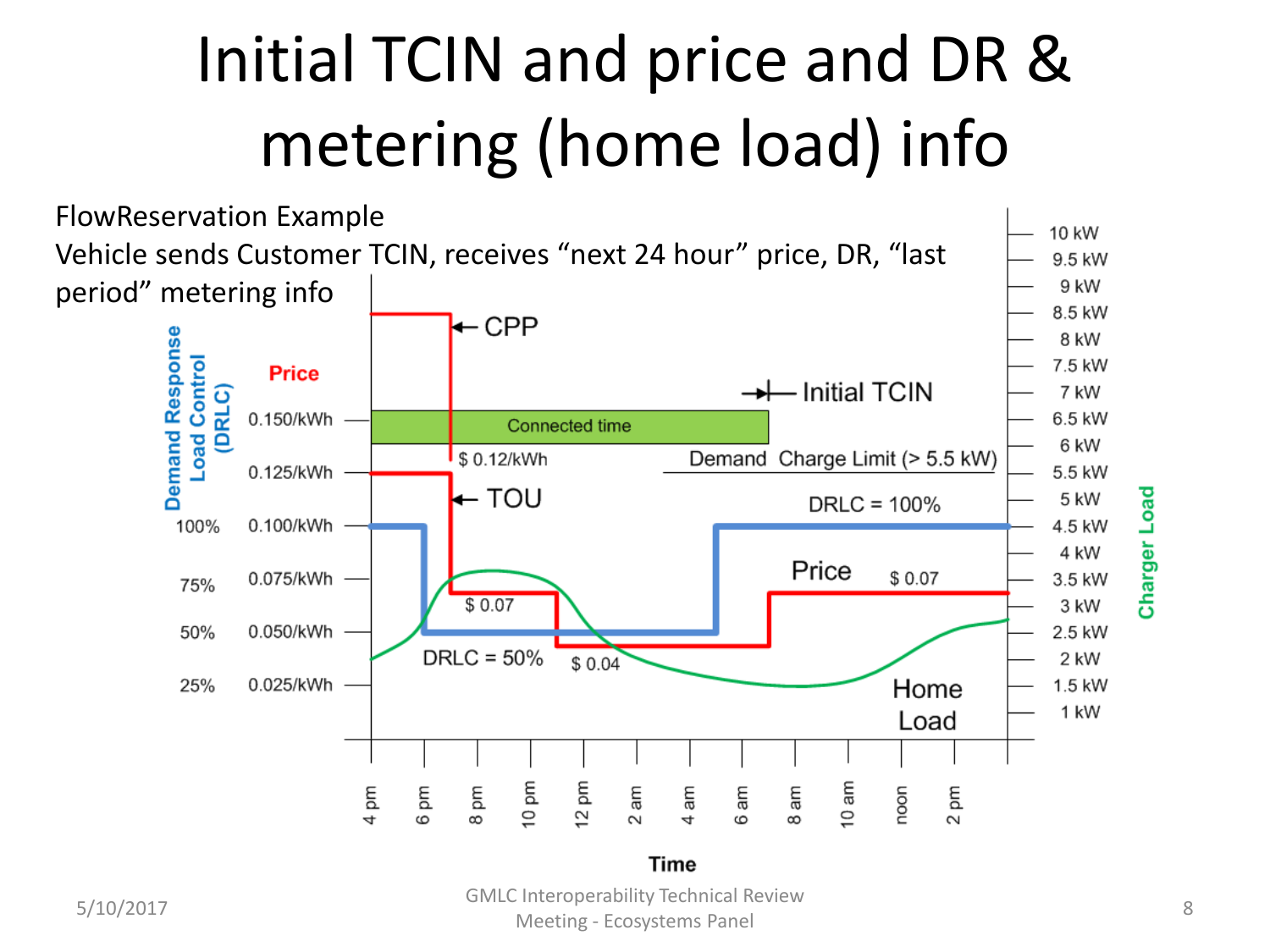## Confirmed TCIN and selection of Fastest, Cheapest or Optimized

Customer selects (or preset choice) for desired option, Actual TCIN acknowledged to utility along with Power and energy



5/10/2017 GMLC Interoperability Technical Review Meeting - Ecosystems Panel 9 and 1990 and 1990 and 1990 and 1990 and 1990 and 1990 and 1990 and 1990 and 1990  $\beta$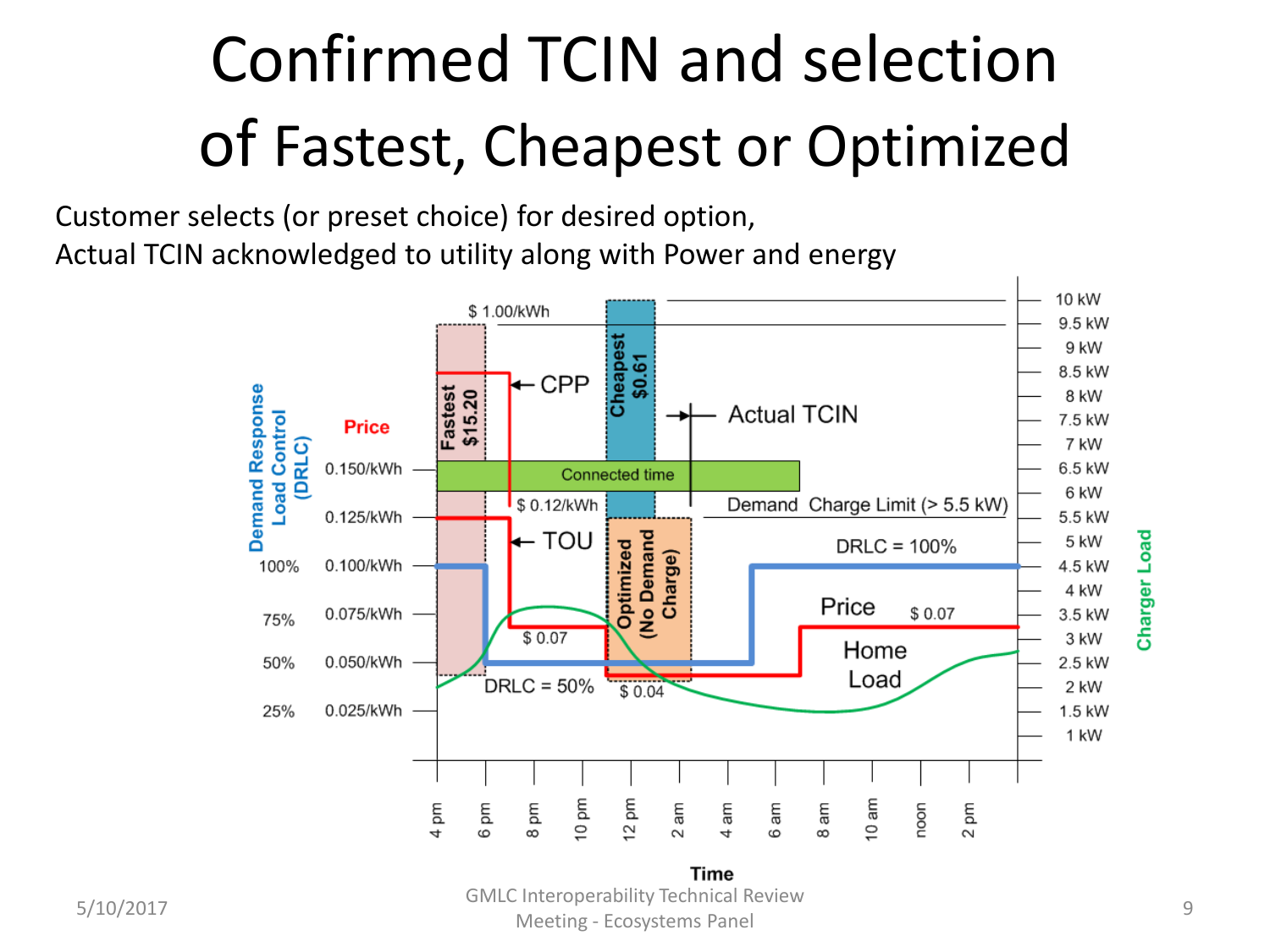### Dynamic FlowReservation - Charging (Transactive Charging)

Compare previous day of week meter loads (predictive or historical data) with current (or actual) to contain the vehicle charging power below any Demand Charge limits.

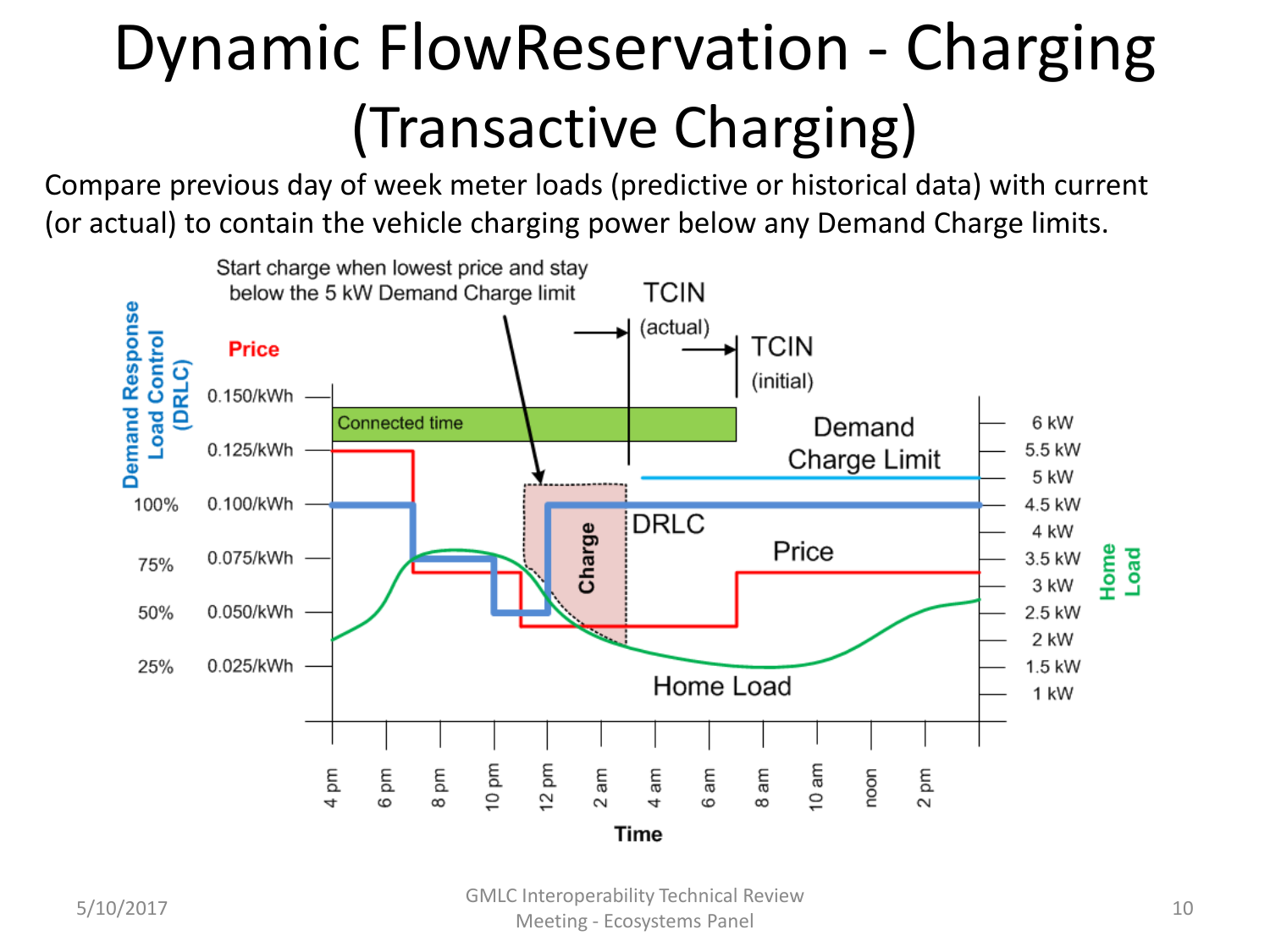## Distributed Energy Resources (DER) (Transactive Energy – charge/discharge)

Discharge to shave peak (keep it below a Demand Charge limit), then recharge when home peak is lower, at lower cost.

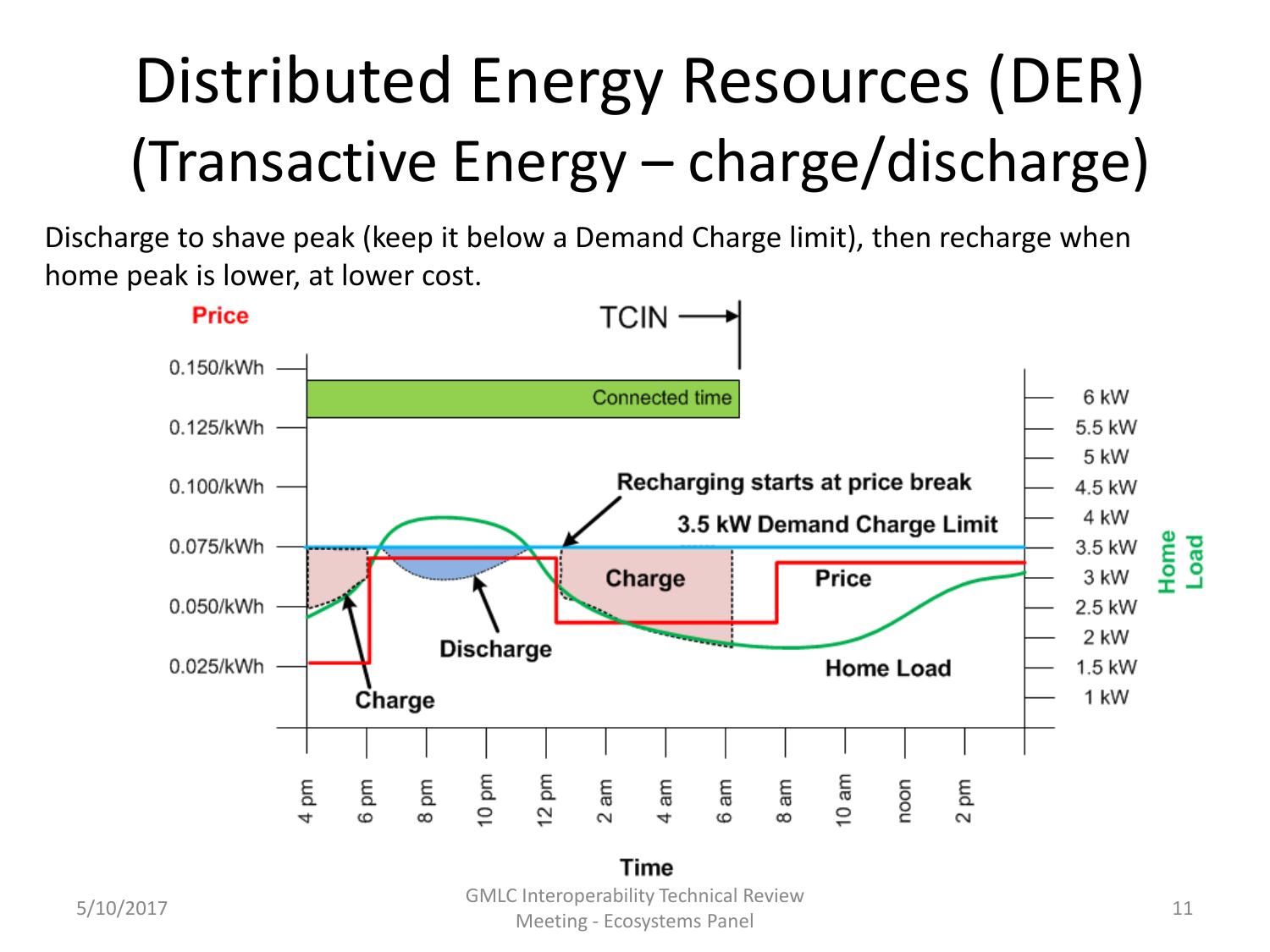#### High Power Charging – home effects (one vehicle) - It's not just about 150-400 kW DC charging

- One 12 hour charge/week, vs. several daily 2 hour charges
- Amplifies the need for Home Energy Management



5/10/2017 GMLC Interoperability Technical Review Meeting - Ecosystems Panel 12<br>Meeting - Ecosystems Panel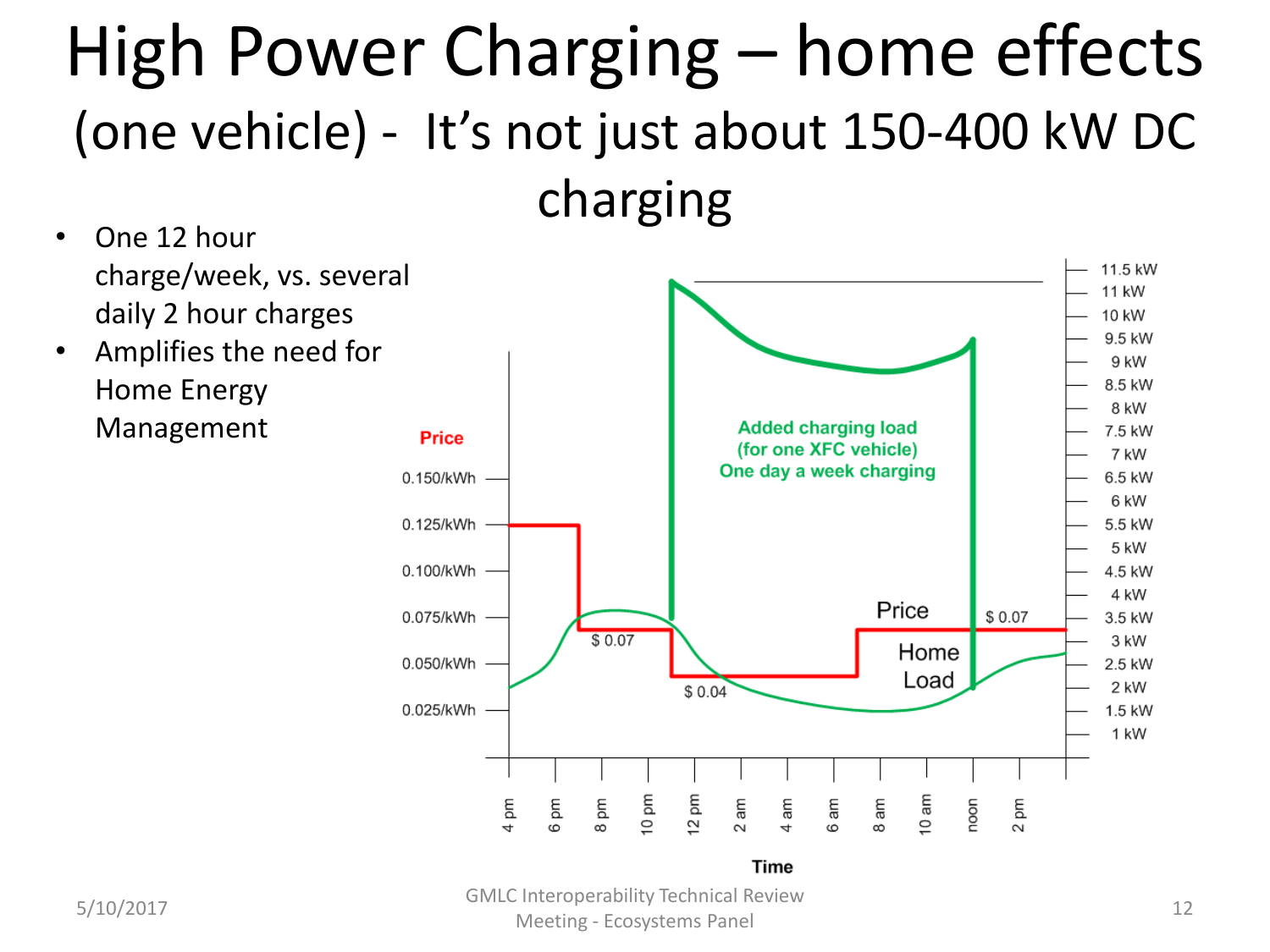

5/10/2017 GMLC Interoperability Technical Review Meeting - Ecosystems Panel 13<br>
Meeting - Ecosystems Panel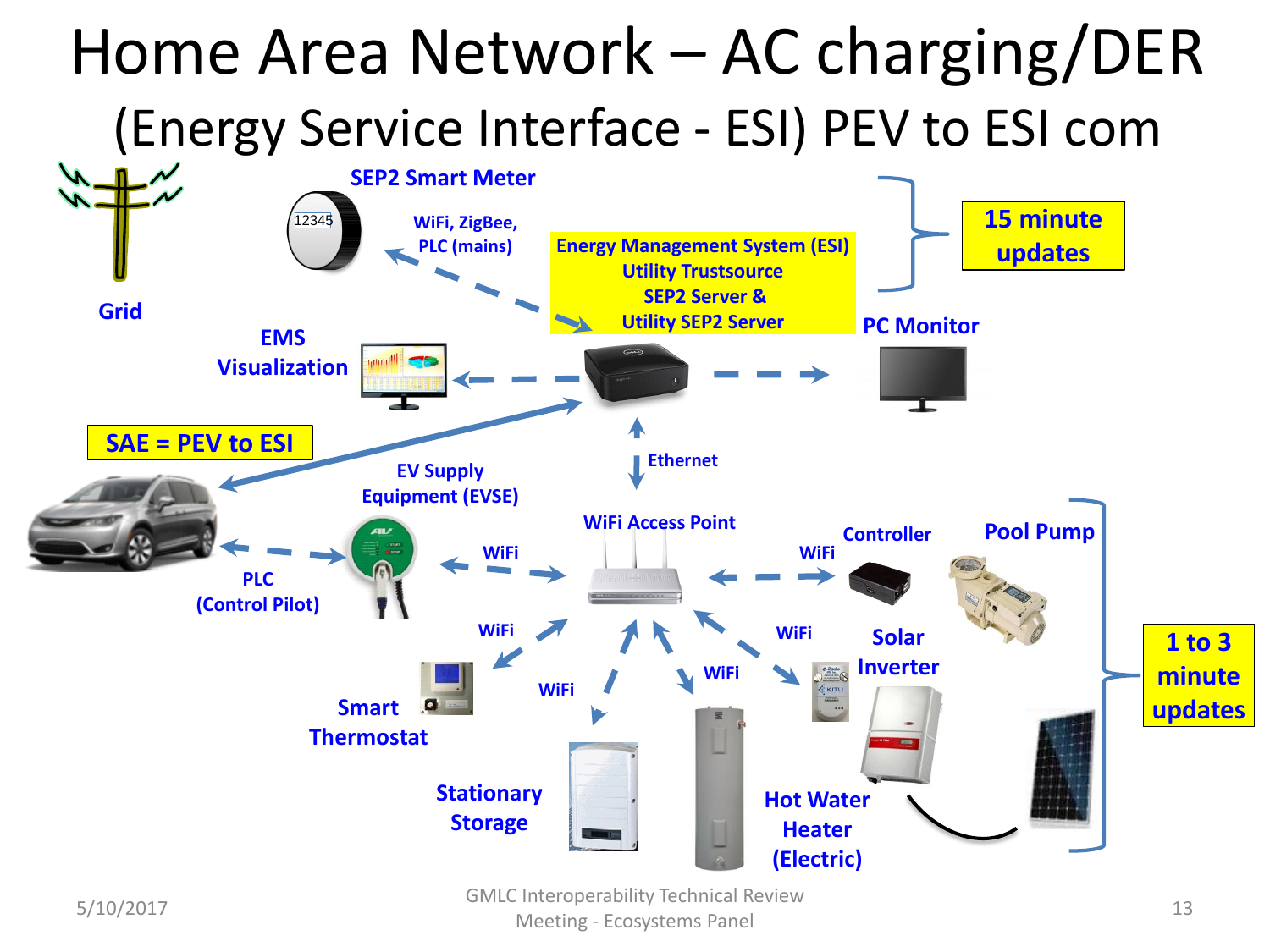#### Home/fleet/public Area Network (Local EMS option – no Utility signals provided)



#### **Customer or site owner knows price, Demand Response limits, etc.**

5/10/2017 GMLC Interoperability Technical Review Meeting - Ecosystems Panel 14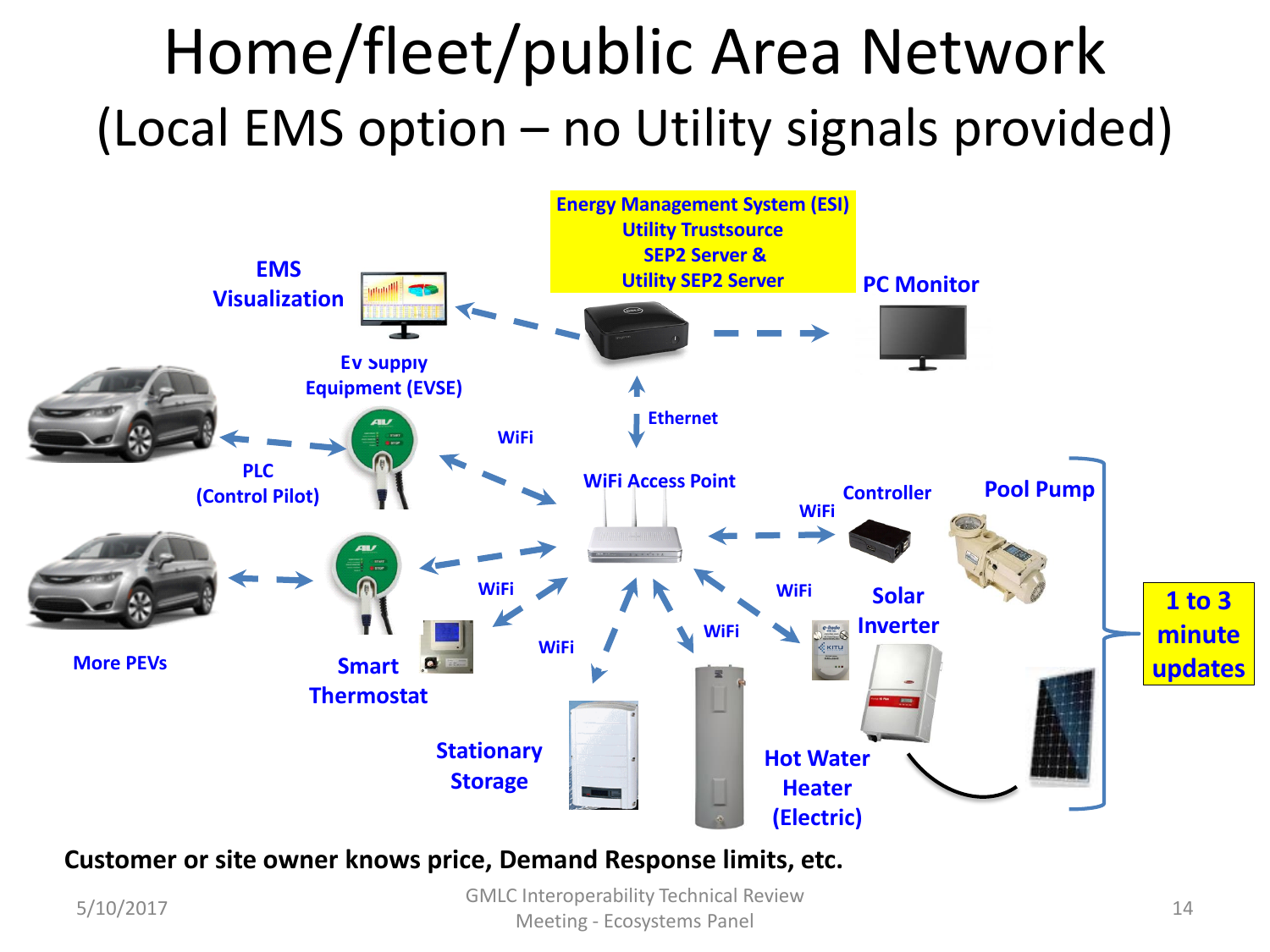#### Home Area Network – DC charging/DER

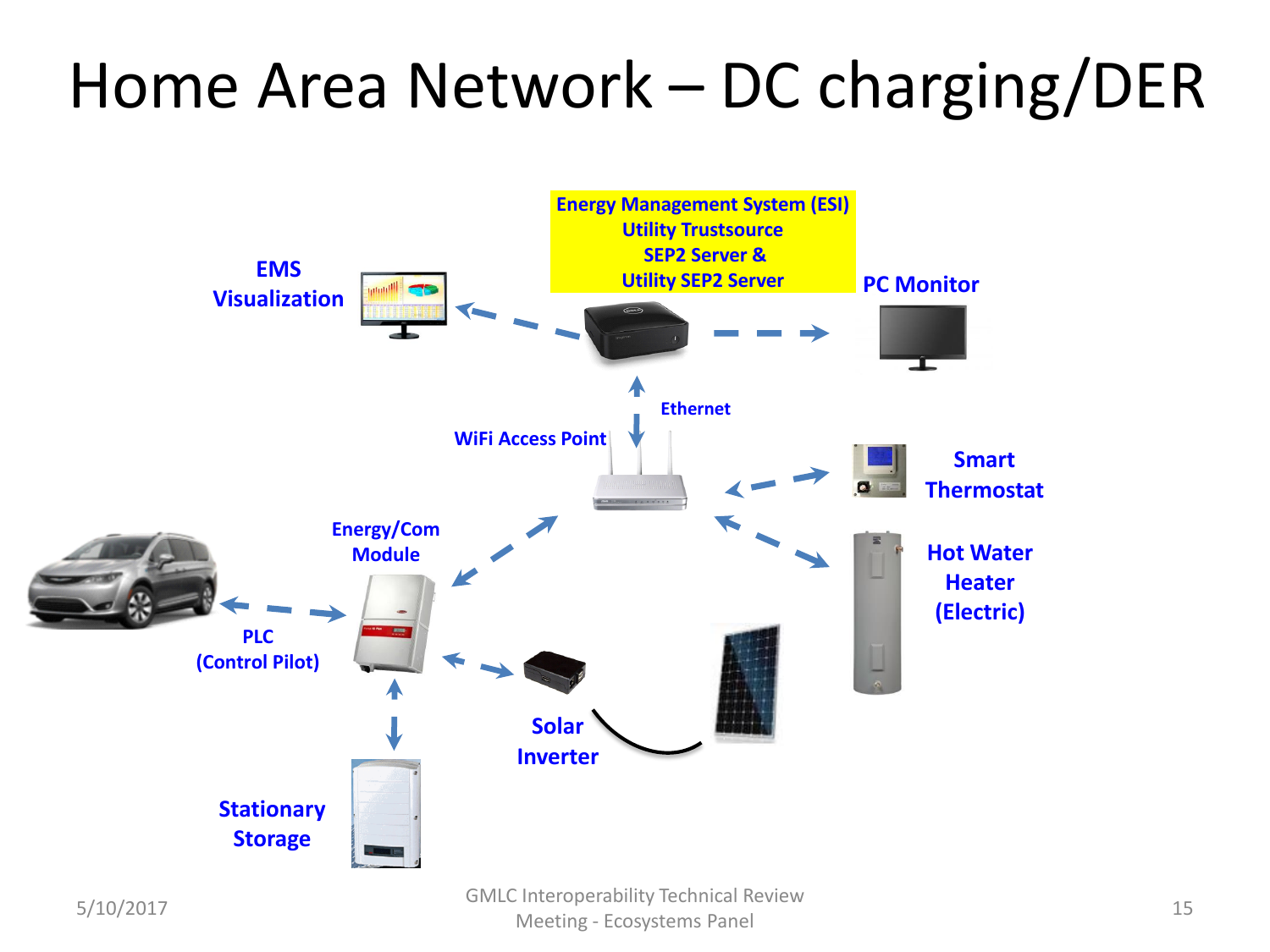#### Direct vs. Indirect

- Indirect is Charging and applying DR only, potentially adding price (thru utility app)
- Direct is Charging & DER

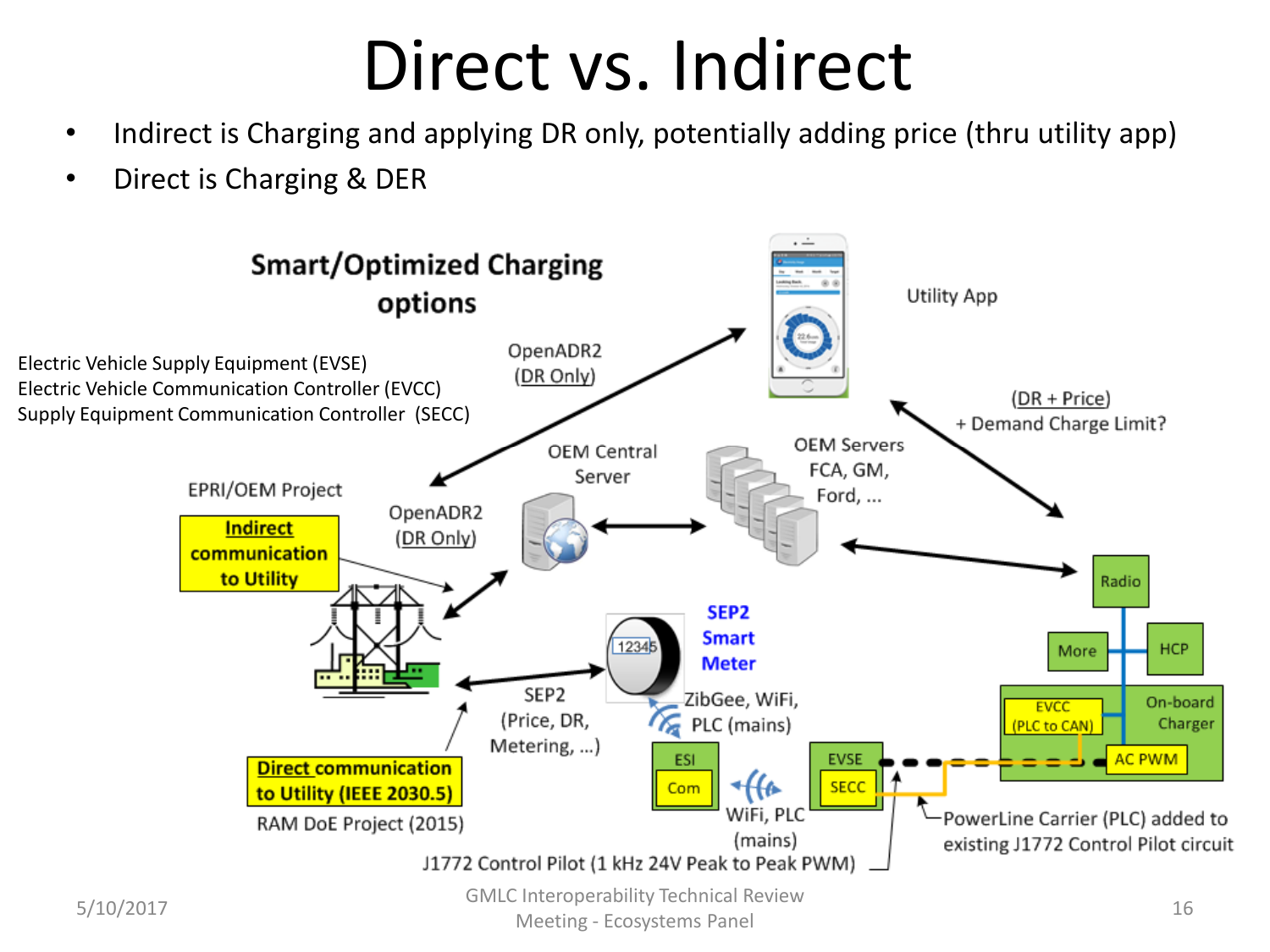# Interopability & Diagnostics Flow



Conformance:

5/10/2017 GMLC Interoperability Technical Review Meeting - Ecosystems Panel 17<br>
Meeting - Ecosystems Panel ISO 15118-4 Ed.1: Road vehicles — Vehicle to grid communication interface Part 4: Network and application protocol conformance test (J2953 is Interoperability) ISO 15118-5 Ed.1: Road vehicles - Vehicle to grid communication interface Part 5: Physical and data link layer conformance test (J2953 is Interoperability) DIN Spec 70122 – Conformance for DIN SPEC 70121:2014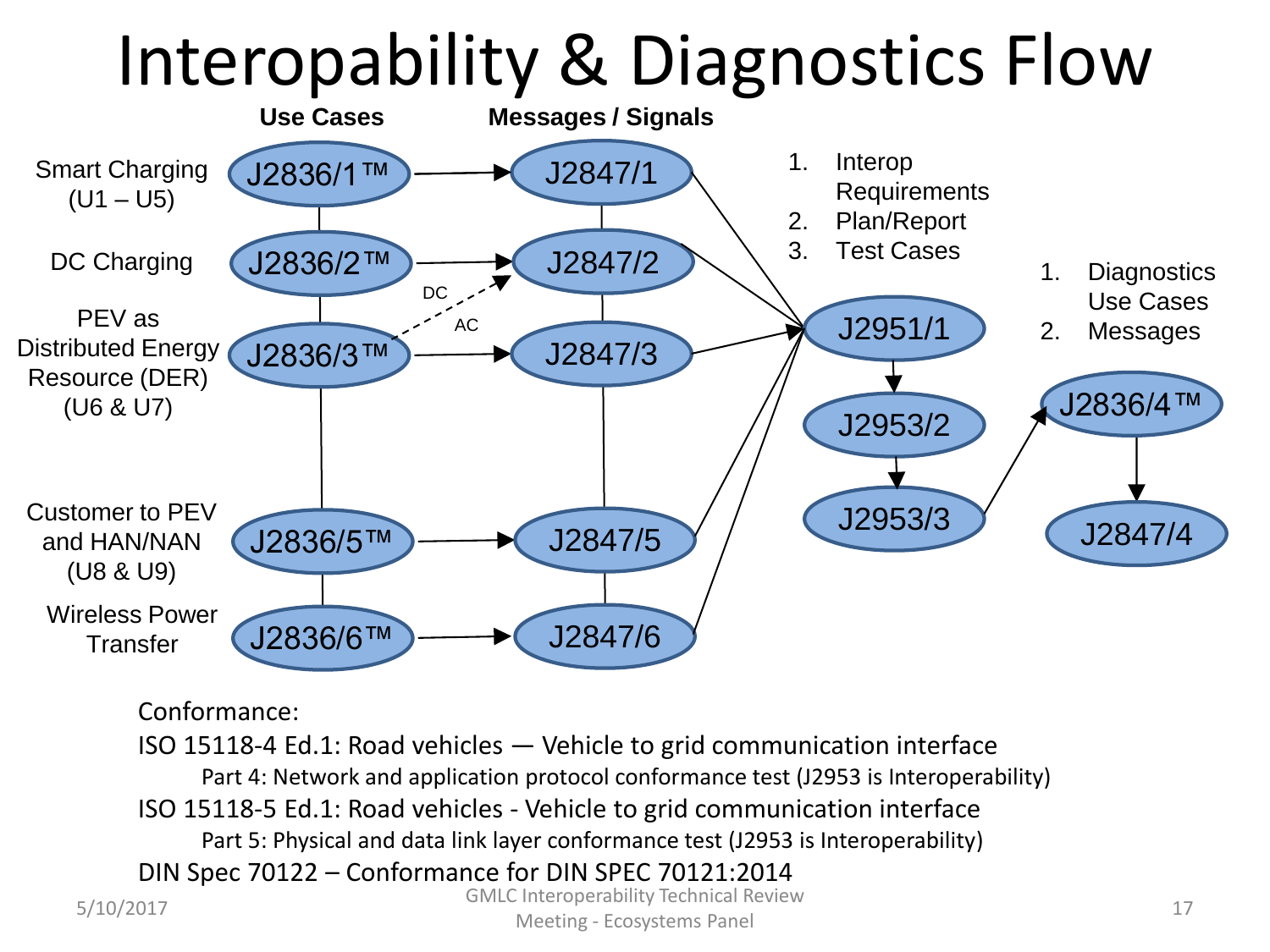# Summary

- Older neighborhoods may have limits on distribution circuits and transformers.
	- Most 25 kVA transformers feed 5-10 homes.
	- These transformers can be overloaded 150-200% for hours but need to cool at night. This will not occur if vehicles start charging at night, providing further stress on these (reduces reliability).
- Smart Energy Profile 1.x has been used for decades for Price and DR programs in areas that require more control of loads to stabilize the grid.
- SEP2 continues SEP1.x function sets and adds more including Optimized charging & DER for PEVs.
- Price and DR Utility programs are used since most homes have A/C and electric hot water heaters that cycle periodically and are generally predictable. Once more homes install an EVSE (or more than one), Home Energy Management is required since PEV charging will never be predictable. It is always different times and amounts each day.
- HPC adds further extended loads (10-12 hours continuous but not every day vs. 2 hour periods each day).